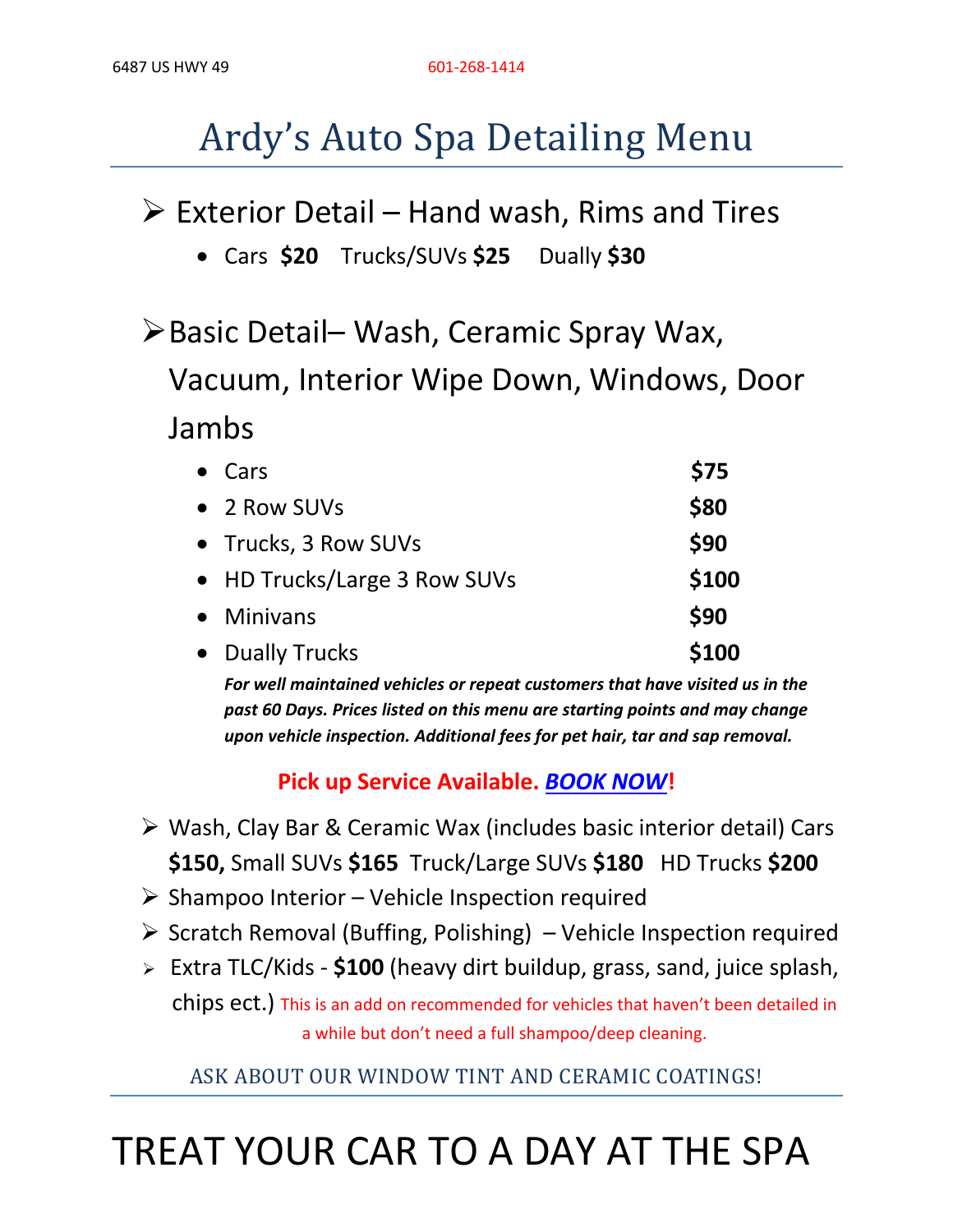## Tier 1 FULL Detail \$300.00

- Hand Wash
- Clean Rims, Tires and Wheel Arches
- Debug Front End of Vehicle
- Vacuum and Dress Interior with a non greasy UV protectant (Dash, Doors etc.)
- Steam Clean all Interior Surfaces (Carpets, Seats, Floor Mats, Vents, Cup Holders etc.)
- Headliner Cleaned
- Wax/Paint Sealant Application
- Dress All Exterior Moldings/Trim
- Clean All Door Jams and Gas Doors
- Trunk, Cargo Space, Truck Bed Cleaned
- Windows Detailed
- Leather Cleaning and Conditioning
- Exhaust tips polished

Add **\$25** for Truck's. Add **\$50** for Large SUV's/Dually Trucks. Add **\$50** for Headlight Restoration. Add **\$100** for Shampoo/Deep Cleaning of Interior. Additional fees for Pet Hair, Tar and Sap Removal. *BOOK NOW!*

### Tier 2 Complete Detail \$600.00 Includes Tier 1 Plus

- Shampoo/Deep Clean Interior including pet hair removal and ozone treatment
- Iron Fallout Removal from Paint, Wheels and Glass
- Tar and Sap Removed
- Clay Bar All Glass and Painted Surfaces
- 1 Step Machine Polish before wax/sealant application (Removes most swirls, light scratches and water spots from paint)
- Engine Cleaned and Dressed
- Trim Restoration

Job completion time 12-36 Hours

Add **\$25** for SUVs/Truck's. Add **\$50** for Large SUVs/Dually Trucks. Add **\$50** for Headlight Restoration. **CALL US TO SCHEDULE THIS PACKAGE! 601-268-1414**

# TREAT YOUR CAR TO A DAY AT THE SPA